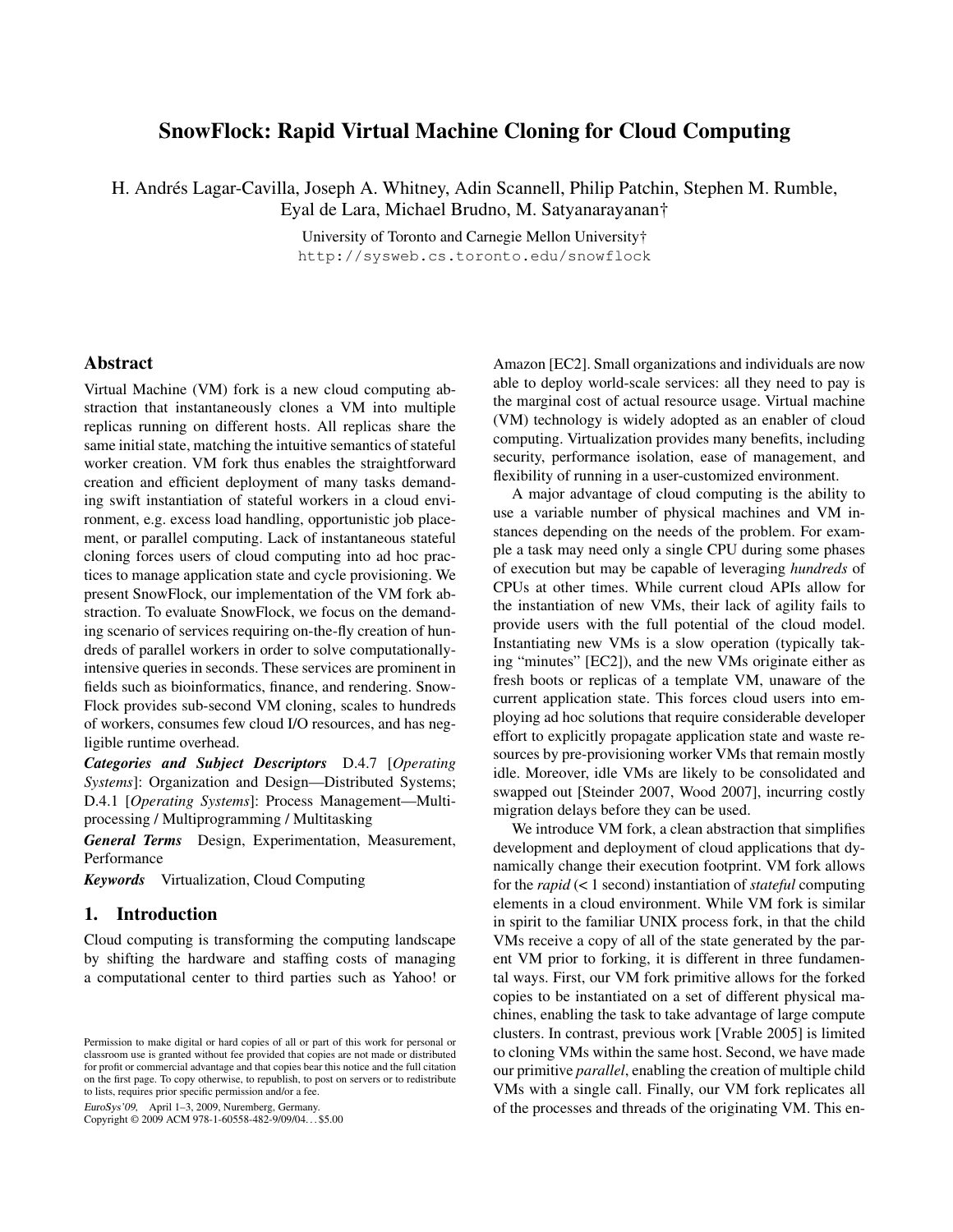```
(a) Sandboxing (b) Parallel Computation
state = trusted_code()
ID = VM fork(1)if ID.isChild():
untrusted_code(state)
 VM_exit()
else:
VM_wait(ID)
                       ID = VM_fork(N)if ID.isChild():
                         parallel_work(data[ID])
                         VM_exit()
                        else:
                         VM_wait(ID)
 (c) Load Handling (d) Opportunistic Job
while(1):
if load.isHigh():
  ID = VM_fork(1)if ID.isChild():
   while(1):
    accept_work()
 elif load.isLow():
  VM_kill(randomID)
                        while(1):
                         N = available_slots()
                         ID = VM_fork(N)if ID.isChild():
                          work_a_little(data[ID])
                          VM_exit()
                         VM_wait(ID)
```
<span id="page-1-0"></span>Figure 1: Four programming patterns based on fork's stateful cloning. Forked VMs use data structures initialized by the parent, such as data in case (b). Note the implicit fork semantics of instantaneous clone creation.

ables effective replication of multiple cooperating processes, e.g. a customized LAMP (Linux/Apache/MySql/Php) stack.

VM fork enables the trivial implementation of several useful and well-known patterns that are based on stateful replication, e.g., inheriting initialized data structures when spawning new workers. Pseudocode for four of these is illustrated in Figure [1](#page-1-0) – sandboxing of untrusted code, instantiating new worker nodes to handle increased load (e.g. due to flash crowds), enabling parallel computation, and opportunistically utilizing unused cycles with short tasks. All four patterns exploit fork's ability to create *stateful* workers, and further, they all exploit fork's ability to *instantaneously* create workers.

*SnowFlock*, our implementation of the VM fork abstraction, provides swift parallel stateful VM cloning with little runtime overhead and frugal consumption of cloud I/O resources, leading to good scalability. SnowFlock takes advantage of several key techniques. First, SnowFlock utilizes *lazy state replication* to minimize the amount of state propagated to the child VMs. Lazy replication allows for extremely fast instantiation of clones by initially copying the minimal necessary VM data, and transmitting only the fraction of the parent's state that clones actually need. Second, a set of *avoidance heuristics* eliminate substantial superfluous memory transfers for the common case of clones allocating new private state. Finally, exploiting the likelihood of child VMs to execute very similar code paths and access common data structures, we use a *multicast distribution* technique for VM state that provides scalability and prefetching.

We evaluated SnowFlock by focusing on a demanding instance of Figure [1](#page-1-0) (b): interactive parallel computation, in which a VM forks multiple workers in order to carry out a short-lived, computationally-intensive parallel job. We have conducted experiments with applications from bioinformatics, quantitative finance, rendering, and parallel compilation. These applications are deployed as Internet services [\[NCBI,](#page-11-4)

[EBI\]](#page-11-5) that leverage mass parallelism to provide interactive (tens of seconds) response times to complex queries: find candidates similar to a gene, predict the outcome of stock options, render an animation, etc. On experiments conducted with 128 processors, SnowFlock achieves speedups coming within 7% or better of optimal execution, and offers subsecond VM fork irrespective of the number of clones. Snow-Flock is an order of magnitude faster and sends two orders of magnitude less state than VM fork based on suspend/resume or migration.

# 2. VM Fork

The VM fork abstraction lets an application take advantage of cloud resources by forking multiple copies of its VM, that then execute independently on different physical hosts. VM fork preserves the isolation and ease of software development associated with VMs, while greatly reducing the performance overhead of creating a collection of identical VMs on a number of physical machines.

The semantics of VM fork are similar to those of the familiar process fork: a *parent* VM issues a fork call which creates a number of clones, or *child* VMs. Each of the forked VMs proceeds with an identical view of the system, save for a unique identifier (*vmid*) which allows them to be distinguished from one another and from the parent. However, each forked VM has its own independent copy of the operating system and virtual disk, and state updates are not propagated between VMs.

A key feature of our usage model is the ephemeral nature of children. Forked VMs are transient entities whose memory image and virtual disk are discarded once they exit. Any application-specific state or values they generate (e.g., a result of computation on a portion of a large dataset) must be explicitly communicated to the parent VM, for example by message passing or via a distributed file system.

VM fork has to be used with care as it replicates all the processes and threads of the parent VM: conflicts may arise if multiple processes within the same VM simultaneously invoke VM forking. We envision that VM fork will be used in VMs that have been carefully customized to run a single application or perform a specific task, such as serving a web page. The application has to be cognizant of the VM fork semantics, e.g., only the "main" process calls VM fork in a multi-process application.

The semantics of VM fork include integration with a dedicated, isolated virtual network connecting child VMs with their parent. Upon VM fork, each child is configured with a new IP address based on its vmid, and it is placed on the same virtual subnet as the VM from which it was created. Child VMs cannot communicate with hosts outside this virtual network. Two aspects of our design deserve further comment. First, the user must be conscious of the IP reconfiguration semantics: for instance, network shares must be (re)mounted after cloning. Second, we provide a NAT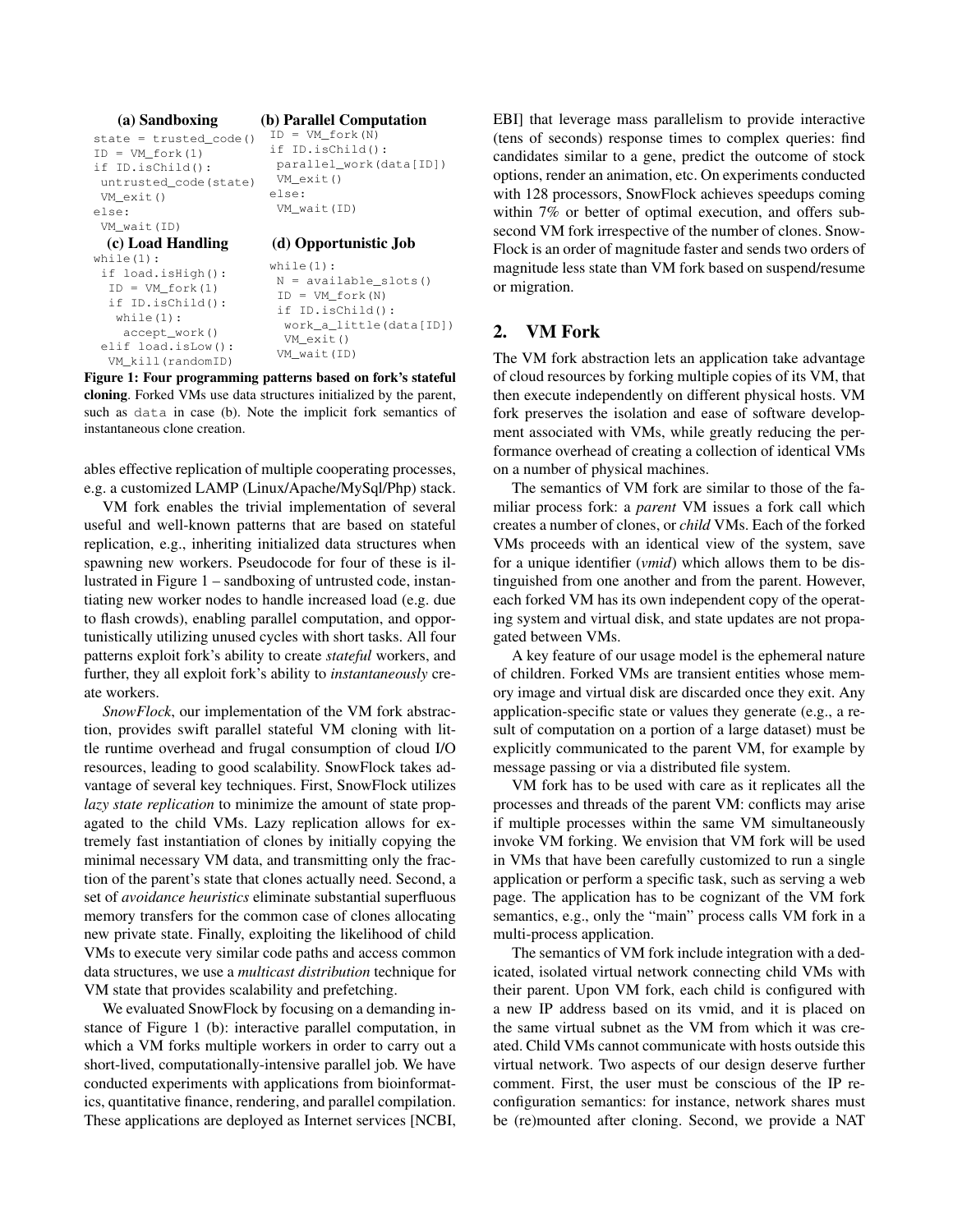layer to allow the clones to connect to certain external IP addresses. Our NAT performs firewalling and throttling, and only allows external inbound connections to the parent VM. This is useful to implement for example a web-based frontend, or allow access to a dataset provided by another party.

# 3. Design Rationale

Performance is the greatest challenge to realizing the full potential of the VM fork paradigm. VM fork must *swiftly* replicate the state of a VM to many hosts simultaneously. This is a heavyweight operation as VM instances can easily occupy GBs of RAM. While one could implement VM fork using existing VM suspend/resume functionality, the wholesale copying of a VM to multiple hosts is far too taxing, and decreases overall system scalability by clogging the network with gigabytes of data.

Figure [2](#page-2-0) illustrates this by plotting the cost of suspending and resuming a 1GB VM to an increasing number of hosts over NFS (see Section [5](#page-7-0) for details on the testbed). As expected, there is a direct relationship between I/O involved and fork latency, with latency growing to the order of hundreds of seconds. Moreover, contention caused by the simultaneous requests by all children turns the source host into a hot spot. Despite shorter downtime, live migration [\[Clark 2005,](#page-11-6) [VMotion\]](#page-11-7), a popular mechanism for consolidating VMs in clouds [\[Steinder 2007,](#page-11-1) [Wood 2007\]](#page-11-2), is fundamentally the same algorithm plus extra rounds of copying, thus taking longer to replicate VMs.

A second approximation to solving the problem of VM fork latency uses our multicast library (see Section [4.5\)](#page-5-0) to leverage parallelism in the network hardware. Multicast delivers state simultaneously to all hosts. Scalability in Figure [2](#page-2-0) is vastly improved, but overhead is still in the range of minutes. To move beyond this, *we must substantially reduce the total amount of VM state pushed over the network.*



<span id="page-2-0"></span>Figure 2: Latency for forking a 1GB VM by suspending and distributing the image over NFS and multicast.

Our fast VM fork implementation is based on the following four insights: (i) it is possible to start executing a child VM on a remote site by initially replicating only minimal state; (ii) children will typically access only a fraction of the original memory image of the parent; (iii) it is common for children to allocate memory after forking; and (iv) children often execute similar code and access common data structures.

The first two insights led to the design of *VM Descriptors*, a lightweight mechanism which instantiates a new forked VM with only the critical metadata needed to start execution on a remote site, and *Memory-On-Demand*, a mechanism whereby clones lazily fetch portions of VM state over the network as it is accessed. Our experience is that it is possible to start a child VM by shipping only 0.1% of the state of the parent, and that children tend to only require a fraction of the original memory image of the parent. Further, it is common for children to allocate memory after forking, e.g., to read portions of a remote dataset or allocate local storage. This leads to fetching of pages from the parent that will be immediately overwritten. We observe that by augmenting the guest OS with *avoidance heuristics*, memory allocation can be handled locally by avoiding fetching pages that will be immediately recycled. We show in Section [5](#page-7-0) that this optimization can reduce communication drastically to a mere 40MBs for application footprints of 1GB (4%!). Whereas these observations are based on our work with parallel workloads, they are likely to hold in other domains where a parent node spawns children as workers that execute limited tasks, e.g., load handling in web services.

Compared to ballooning [\[Waldspurger 2002\]](#page-11-8), memoryon-demand is a non-intrusive approach that reduces state transfer without altering the behaviour of the guest OS. Ballooning a VM down to the easily manageable footprint that our design achieves would trigger swapping and lead to abrupt termination of processes. Another non-intrusive approach for minimizing memory usage is copy-on-write, used by Potemkin [\[Vrable 2005\]](#page-11-3). However, copy-on-write limits Potemkin to cloning VMs within the same host whereas we fork VMs across physical hosts. Further, Potemkin does not provide runtime stateful cloning, since all new VMs are copies of a frozen template.

To take advantage of high correlation across memory accesses of the children (insight iv) and prevent the parent from becoming a hot-spot, we *multicast* replies to memory page requests. Multicast provides scalability and prefetching: it may service a page request from any number of children with a single response, simultaneously prefetching the page for all children that did not yet request it. Our design is based on the observation that the multicast protocol does not need to provide atomicity, ordering guarantees, or reliable delivery to prefetching receivers in order to be effective. Children operate independently and individually ensure delivery of needed pages; a single child waiting for a page does not prevent others from making progress.

Lazy state replication and multicast are implemented within the Virtual Machine Monitor (VMM) in a manner transparent to the guest OS. Our avoidance heuristics improve performance by adding VM-fork awareness to the guest. Uncooperative guests can still use VM fork, with reduced efficiency depending on application memory access patterns.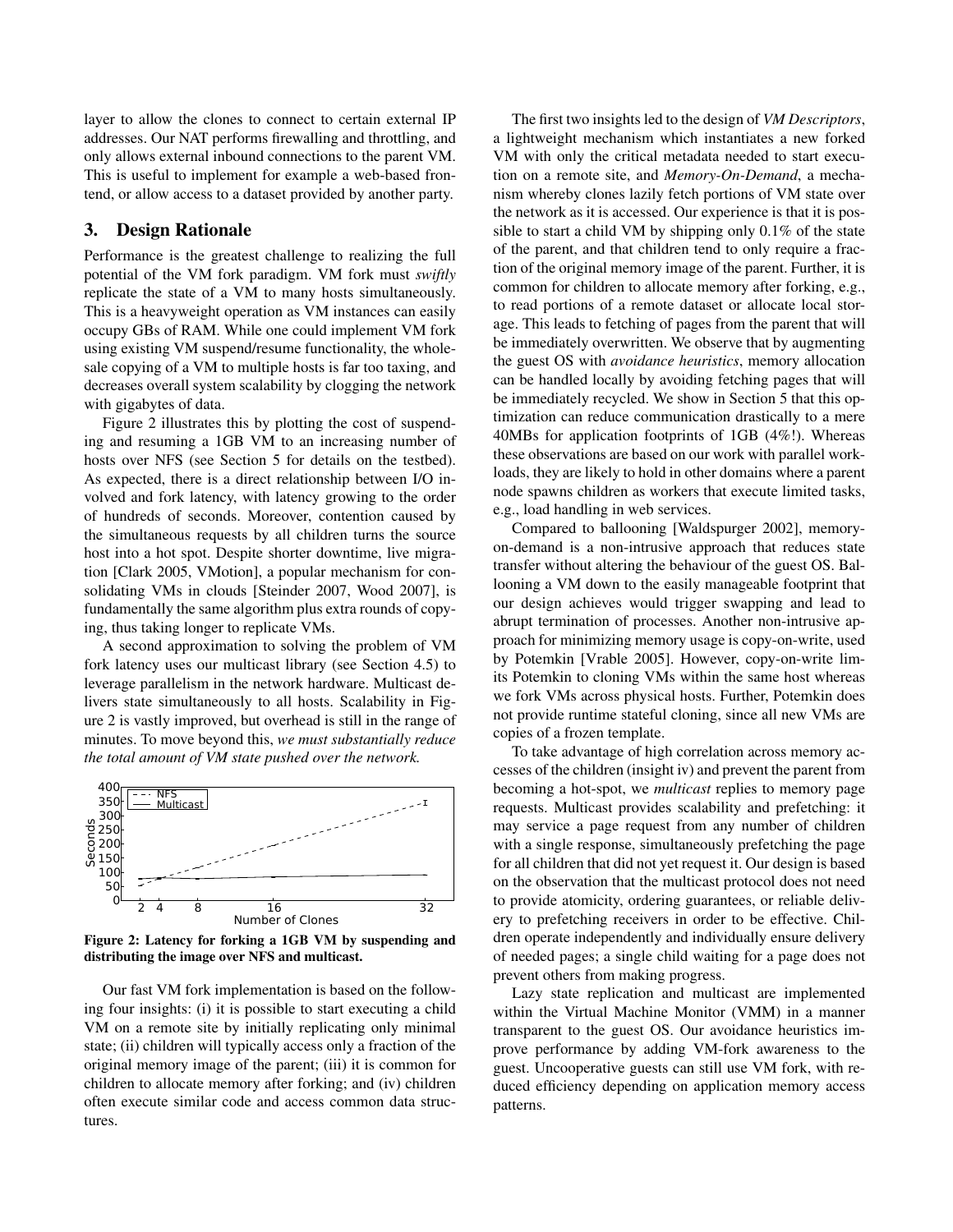# <span id="page-3-1"></span>4. SnowFlock Implementation

SnowFlock is our implementation of the VM fork primitive. SnowFlock is an open-source project [\[SnowFlock\]](#page-11-9) built on the Xen 3.0.3 VMM [\[Barham 2003\]](#page-10-0). Xen consists of a hypervisor running at the highest processor privilege level, controlling the execution of domains (VMs). The domain kernels are paravirtualized, i.e. aware of virtualization, and interact with the hypervisor through a hypercall interface. A privileged VM (domain0) has control over hardware devices and manages the state of all other domains.

SnowFlock is implemented as a combination of modifications to the Xen VMM and daemons that run in domain0. The SnowFlock daemons form a distributed system that controls the life-cycle of VMs, by orchestrating their cloning and deallocation. SnowFlock defers policy decisions, such as resource accounting and the allocation of VMs to physical hosts, to suitable cluster management software via a plug-in architecture. SnowFlock currently supports allocation management with Platform EGO [\[Platform\]](#page-11-10) and Sun Grid Engine [\[Gentzsch 2001\]](#page-11-11). Throughout this paper we use a simple internal resource manager which tracks memory and CPU allocations on each physical host.

SnowFlock's VM fork implementation is based on lazy state replication combined with avoidance heuristics to minimize state transfer. In addition, SnowFlock leverages multicast to propagate state in parallel and exploit the substantial temporal locality in memory accesses across forked VMs to provide prefetching. SnowFlock uses four mechanisms to fork a VM. First, the parent VM is temporarily suspended to produce a *VM descriptor*: a small file that contains VM metadata and guest kernel memory management data. The VM descriptor is then distributed to other physical hosts to spawn new VMs; the entire operation is complete in subsecond time. Second, our memory-on-demand mechanism, *memtap*, lazily fetches additional VM memory state as execution proceeds. Third, the *avoidance heuristics* leverage the cooperation of the guest kernel to substantially reduce the amount of memory that needs to be fetched on demand. Finally, our multicast distribution system *mcdist* is used to deliver VM state simultaneously and efficiently, as well as providing implicit pre-fetching.

The next subsection describes the SnowFlock API. We then describe in detail each of the four SnowFlock mechanisms. For each we present micro-benchmark results that show their effectiveness (see Section [5](#page-7-0) for testbed details). We finish this section by discussing the specifics of the virtual I/O devices of a SnowFlock VM, namely the virtual disk and network isolation implementations.

### 4.1 API

Table [1](#page-3-0) describes the SnowFlock API. VM fork in Snow-Flock consists of two stages. First, the application uses **sf\_request\_ticket** to place a reservation for the desired number of clones. To optimize for common use cases in • **sf\_request\_ticket (n, hierarchical)**: Requests an allocation for n clones. If hierarchical is true, process fork will follow VM fork, to occupy the cores of SMP cloned VMs. Returns a ticket describing an allocation for m ≤ n clones.

• **sf\_clone(ticket)**: Clones, using the allocation in the ticket. Returns the clone ID,  $0 \leq$  ID  $\leq$  m.

• **sf\_exit()**: For children ( $1 \leq \mathsf{ID} \leq \mathsf{m}$ ), terminates the child.

• **sf** join(ticket): For the parent (ID = 0), blocks until all children in the ticket reach their sf\_exit call. At that point all children are terminated and the ticket is discarded.

• **sf** kill(ticket): Parent only, immediately terminates all children in ticket and discards the ticket.

#### <span id="page-3-0"></span>Table 1: The SnowFlock VM Fork API

SMP hardware, VM fork can be followed by process replication: the set of cloned VMs span multiple hosts, while the processes within each VM span the physical underlying cores. This behaviour is optionally available if the **hierarchical** flag is set. Due to user quotas, current load, and other policies, the cluster management system may allocate fewer VMs than requested. In this case the application has the option to re-balance the computation to account for the smaller allocation. In the second stage, we fork the VM across the hosts provided by the cluster management system with the **sf\_clone** call. When a child VM finishes its part of the computation, it executes an **sf\_exit** operation which terminates the clone. A parent VM can wait for its children to terminate with **sf** join, or force their termination with **sf** kill.

The API calls from Table [1](#page-3-0) are available to applications via a SnowFlock client library, with C and Python bindings. The client library marshals API calls and communicates them to the SnowFlock daemon running on domain0 over a shared memory interface.

While the SnowFlock API is simple and flexible, it nonetheless demands modification of existing code bases. A SnowFlock-friendly implementation of the widely used Message Passing Interface (MPI) library allows a vast corpus of unmodified parallel applications to use SnowFlock's capabilities. Based on mpich2 [\[MPICH\]](#page-11-12), our implementation replaces the task-launching subsystem of the library by one which invokes **sf** clone to create the desired number of clones. Appropriately parameterized worker processes are started on each clone. Each worker uses unmodified MPI routines from then on, until the point of application termination, when the VMs are joined. Future work plans include performing a similar adaptation of the MapReduce toolkit [\[Dean 2004\]](#page-11-13).

#### 4.2 VM Descriptors

A *VM Descriptor* is a condensed VM image that allows swift VM replication to a separate physical host. Construction of a VM descriptor starts by spawning a thread in the VM kernel that quiesces its I/O devices, deactivates all but one of the virtual processors (VCPUs), and issues a hypercall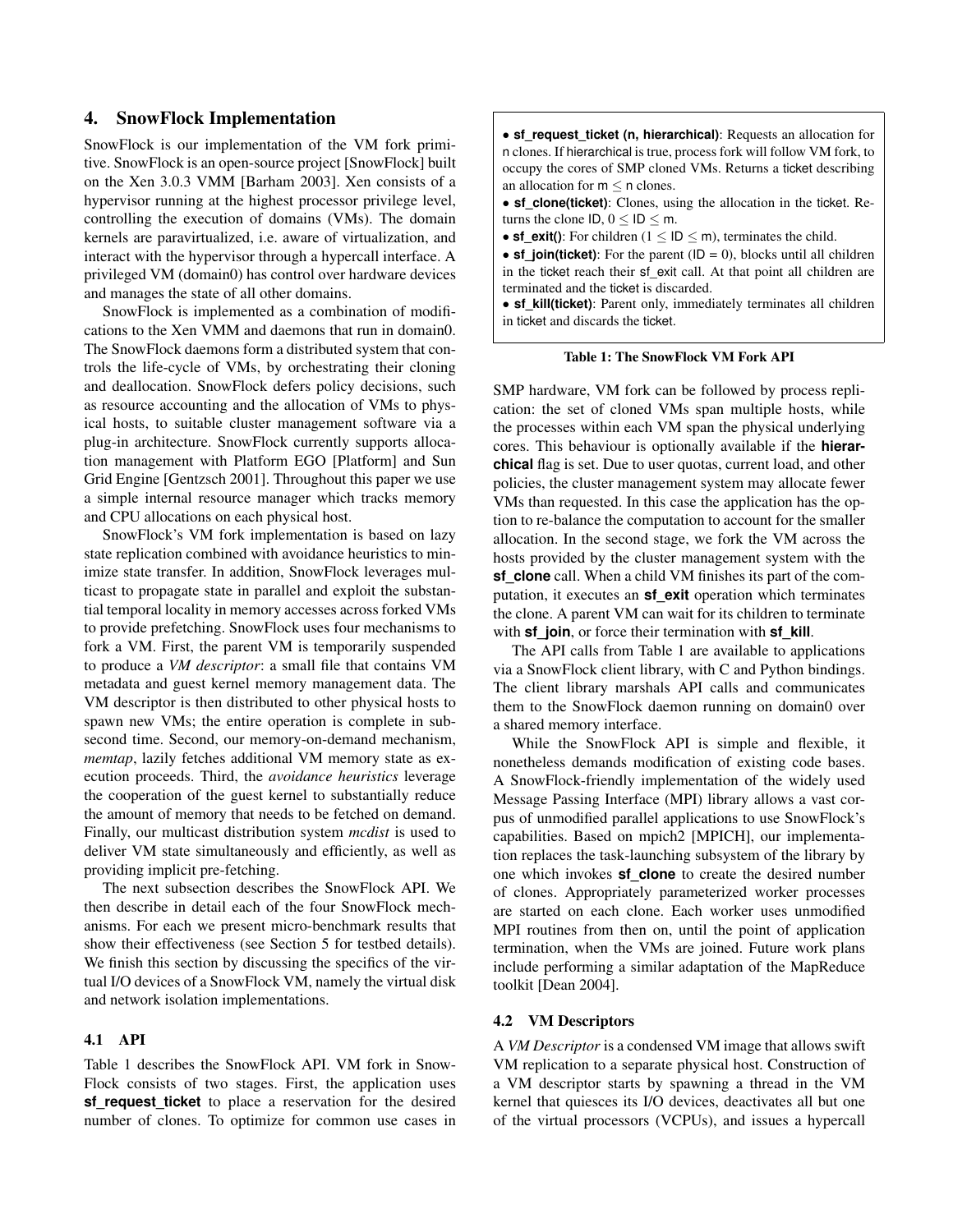suspending the VM's execution. When the hypercall succeeds, a privileged process in domain0 maps the suspended VM memory to populate the descriptor. The descriptor contains: (1) metadata describing the VM and its virtual devices, (2) a few memory pages shared between the VM and the Xen hypervisor, (3) the registers of the main VCPU, (4) the Global Descriptor Tables (GDT) used by the x86 segmentation hardware for memory protection, and (5) the page tables of the VM.

The page tables make up the bulk of a VM descriptor. In addition to those used by the guest kernel, each process in the VM generally needs a small number of additional page tables. The cumulative size of a VM descriptor is thus loosely dependent on the number of processes the VM is executing. Entries in a page table are "canonicalized" before saving. They are translated from references to host-specific pages to frame numbers within the VM's private contiguous physical space ("machine" and "physical" addresses in Xen parlance, respectively). A few other values included in the descriptor, e.g. the cr3 register of the saved VCPU, are also canonicalized.

The resulting descriptor is multicast to multiple physical hosts using the mcdist library we describe in Section [4.5,](#page-5-0) and used to spawn a clone VM on each host. The metadata is used to allocate a VM with the appropriate virtual devices and memory footprint. All state saved in the descriptor is loaded: pages shared with Xen, segment descriptors, page tables, and VCPU registers. Physical addresses in page table entries are translated to use the new mapping between VMspecific physical addresses and host machine addresses. The VM replica resumes execution, enables the extra VCPUs, and reconnects its virtual I/O devices to the new frontends.



<span id="page-4-0"></span>Figure 3: Fast Clone Creation. Legend order matches bar stacking from top to bottom.

*Evaluation* Figure [3](#page-4-0) presents our evaluation of the VM descriptor mechanism, showing the time spent replicating a single-processor VM with 1 GB of RAM to *n* clones in *n* physical hosts. The average size of a VM descriptor for these experiments was  $1051 \pm 7$  KB. The time to create a descriptor is "Save Time" (our code) plus "Xend Save" (recycled and unmodified Xen code). "Starting Clones" is the time spent distributing the order to spawn a clone to each host. Clone creation in each host is composed by "Fetch Descriptor" (wait for the descriptor to arrive), "Restore Time" (our code) and "Xend Restore" (recycled Xen code). At this point, all clones have begun execution.

Overall, VM replication is a fast operation, ranging in general from 600 to 800 milliseconds. Further, VM replication time is largely independent of the number of clones created. Larger numbers of clones introduce, however, a wider variance in the total cloning time. The variance is typically seen in the time to multicast the VM descriptor, and is due in part to a higher likelihood that on some host a scheduling or I/O hiccup might delay the VM resume for longer than the average. Despite this small variance, the net result is subsecond VM cloning time irrespective of the size of the VM.

#### 4.3 Memory-On-Demand

Immediately after being instantiated from a descriptor, the VM will find it is missing state needed to proceed. In fact, the code page containing the very first instruction the VM tries to execute upon resume will be missing. SnowFlock's memory-on-demand subsystem, *memtap*, handles this situation by lazily populating the clone VM's memory with state fetched from the parent, where an immutable copy of the VM's memory from the time of cloning is kept.

Memtap is a combination of hypervisor logic and a userspace domain0 process associated with the clone VM. Memtap implements a *copy-on-access* policy for the clone VM's memory. The hypervisor detects when a missing page will be accessed for the first time by a VCPU, pauses that VCPU and notifies the memtap process. The memtap process maps the missing page, fetches its contents from the parent, and notifies the hypervisor that the VCPU may be unpaused.

To allow the hypervisor to trap memory accesses to pages that have not yet been fetched, we use Xen shadow page tables. In shadow page table mode, the x86 register indicating the page table currently in use  $(cr3)$  is replaced by a pointer to an initially empty page table. The shadow page table is filled on demand as faults on its empty entries occur, by copying entries from the real page table. Shadow page table faults thus indicate that a page of memory is about to be accessed. If this is the first access to a page of memory that has not yet been fetched, the hypervisor notifies memtap. Fetches are also triggered by trapping modifications to page table entries, and accesses by domain0 of the VM's memory for the purpose of virtual device DMA.

On the parent VM, memtap implements a *copy-on-write* policy to serve the memory image to clone VMs. To preserve a copy of the memory image at the time of cloning, while still allowing the parent VM to execute, we use shadow page tables in "log-dirty" mode. All parent VM memory write attempts are trapped by disabling the writable bit on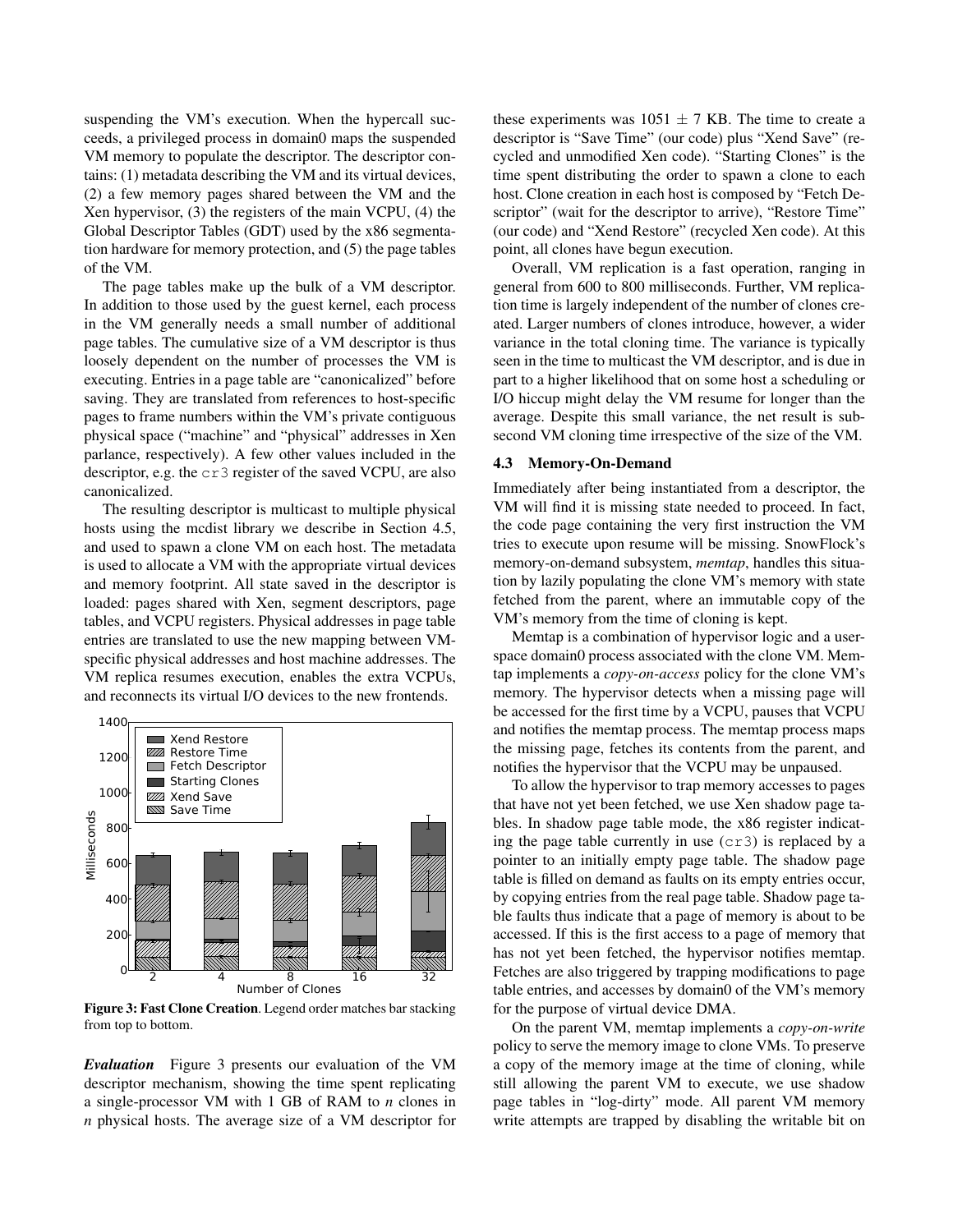shadow page table entries. Upon a write fault, the hypervisor duplicates the page and patches the mapping of the memtap server process to point to the duplicate. The parent VM is then allowed to continue execution.

Our implementation of memory-on-demand is SMP-safe. A shared bitmap is used by Xen and memtap to indicate the presence of VM memory pages. The bitmap is initialized when the VM is built from a descriptor, and is accessed in a lock-free manner with atomic (test\_and\_set, etc) operations. When trapping a shadow page table on-demand fill, Xen checks the present bit of the faulting page, notifies memtap, and buffers the write of the shadow entry. Another VCPU using the same page table entry will fault on the still empty shadow entry. Another VCPU using a different page table entry but pointing to the same VM-physical address will also fault on the not-yet-set bitmap entry. In both cases the additional VCPUs are paused and then queued, waiting for the first successful fetch of the missing page. When memtap notifies completion of the fetch, the present bit is set, pending shadow page table writes are applied, and all queued VCPUs are unpaused.

*Evaluation* To understand the overhead involved in our memory-on-demand subsystem, we devised a microbenchmark in which a VM allocates and fills in a number of memory pages, invokes SnowFlock to have itself replicated, and then touches each page in the allocated set. The results for multiple microbenchmark runs totaling ten thousand page fetches are displayed in Figure [4\(](#page-6-0)a).

The overhead of page fetching is modest, averaging 275  $\mu$ s with unicast (standard TCP). We split a page fetch operation into six components. "Page Fault" indicates the hardware page fault overheads caused by using shadow page tables. "Xen" is the cost of the Xen hypervisor shadow page table logic. "HV Logic" is the time consumed by our hypervisor logic: bitmap checking and SMP safety. "Dom0 Switch" is the time to context switch to the domain0 memtap process, while "Memtap Logic" is the time spent by the memtap internals, consisting mainly of mapping the faulting VM page. The bulk of the page-fetching time is spent in the sixth component, "Network", which depicts the software (libc and Linux kernel TCP stack) and hardware overheads of remotely fetching the page contents over gigabit Ethernet. Our implementation is frugal and efficient, and the bulk of the overhead (82%) comes from the network stack.

# 4.4 Avoidance Heuristics

The previous section shows that memory-on-demand guarantees correct VM execution and is able to fetch pages of memory with speed close to bare TCP/IP. However, fetching pages from the parent still incurs an overhead that may prove excessive for many workloads. We thus augmented the VM kernel with two fetch-avoidance heuristics that allow us to bypass large numbers of unnecessary memory fetches, while retaining correctness.

The first heuristic optimizes the general case in which a clone VM allocates new state. The heuristic intercepts pages selected by the kernel's page allocator. The kernel page allocator is invoked when more memory is needed by a kernel subsystem, or by a user-space process, typically requested indirectly via a malloc call. The semantics of these operations imply that the recipient of the selected pages does not care about the pages' previous contents. If the pages have not yet been fetched, there is no reason to do so.

The second heuristic addresses the case where a virtual I/O device writes to the guest memory. Consider the case of block I/O: the target page is typically a kernel buffer that is being recycled and whose previous contents do not need to be preserved. Again, there is no need to fetch this page.

The fetch-avoidance heuristics are implemented by mapping the memtap bitmap in the guest kernel's address space. When the kernel decides a page should not be fetched, it "fakes" the page's presence by setting the corresponding bit, and thus prevents Xen or memtap from fetching it.

*Evaluation* We evaluate the effect of the guest avoidance heuristics using SHRiMP, one of the applications described in Section [5.1.](#page-7-1) Our SHRiMP macrobenchmark spawns *n* uniprocessor VM clones and runs on each a task that demands 1 GB of RAM. Figure [4\(](#page-6-0)b) illustrates the results for 32 clones. While we also vary the choice of networking substrate between unicast and multicast, we study here the effect of the heuristics; we will revisit Figure [4\(](#page-6-0)b) in the next subsection. Experiments with smaller memory footprints and different numbers of clones show similar results and are therefore not shown.

The avoidance heuristics result in substantial benefits, in terms of both runtime and data transfer. Nearly all of SHRiMP's memory footprint is allocated from scratch when the inputs are loaded. The absence of heuristics forces the VMs to request pages they do not really need, inflating the number of requests from all VMs by two orders of magnitude. With the heuristics, state transmissions to clones are reduced to 40 MBs, a tiny fraction (3.5%) of the VM's footprint.

# <span id="page-5-0"></span>4.5 Multicast Distribution

*Mcdist* is our multicast distribution system that efficiently provides data to all cloned VMs simultaneously. It accomplishes two goals that are not served by point-to-point communication. First, data needed by clones is often prefetched. Once a single clone requests a page, the response also reaches all other clones. Second, the load on the network is greatly reduced by sending a piece of data to all VM clones with a single operation. This improves scalability of the system, as well as better allowing multiple sets of clones to co-exist in the cloud.

The mcdist server design is minimalistic, containing only switch programming and flow control logic. No atomicity or ordering guarantees are given by the server and requests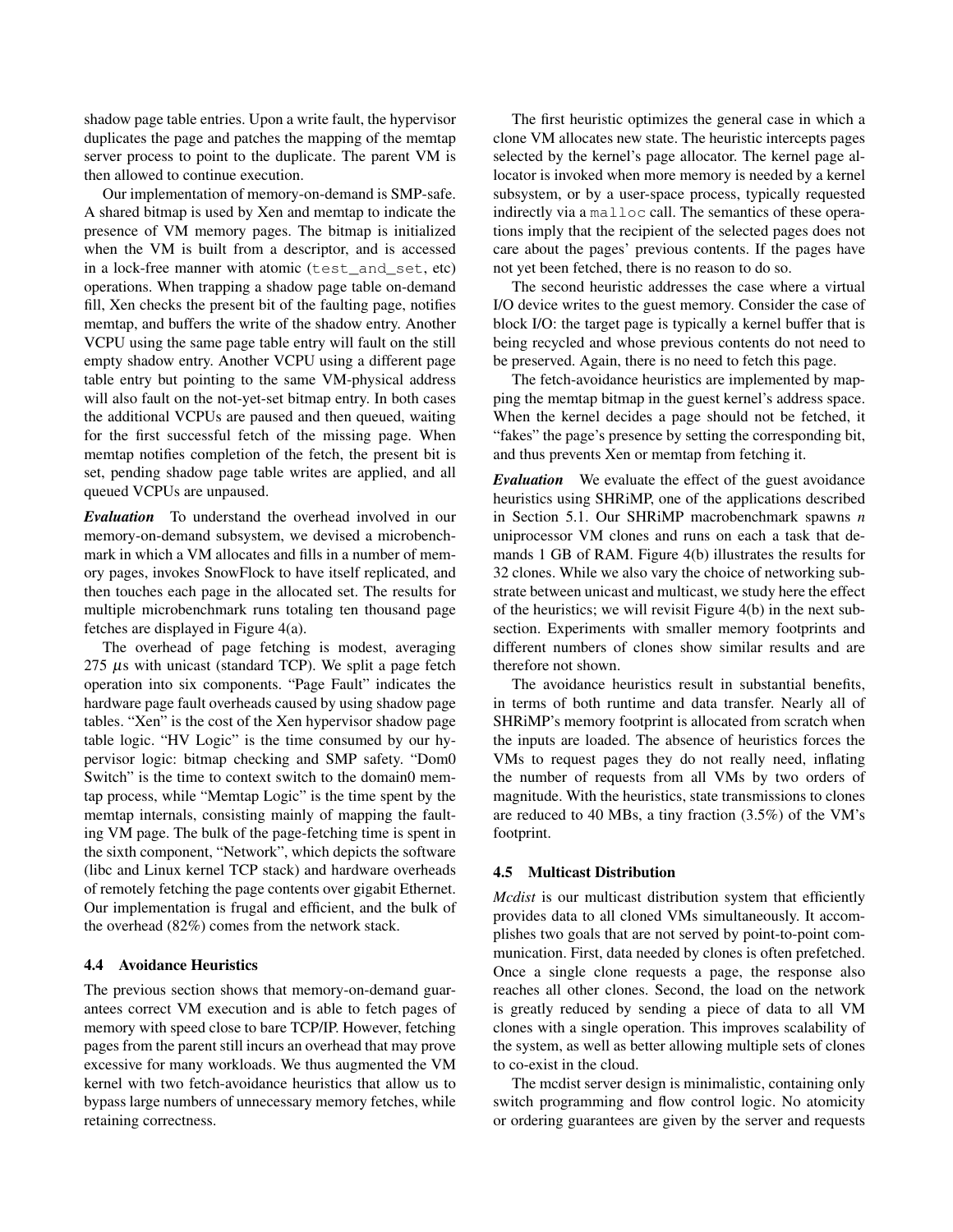

Legend order matches bar stacking top to bottom.



**(b) Effectiveness of Heuristics and Multicast**. SHRiMP, 1GB footprint. Bars show aggregate page requests from 32 clones vs. pages sent. Labels show average benchmark completion times.

<span id="page-6-0"></span>

are processed on a first-come, first-served basis. Ensuring reliability thus falls to receivers, through a timeout mechanism. We use IP-multicast in order to send data to multiple hosts simultaneously. IP-multicast is supported by most off-the-shelf commercial Ethernet hardware. Switches and routers maintain group membership information and simultaneously send a frame destined for a multicast group to all subscribed hosts. We believe this approach scales to large clusters; IP-multicast hardware is capable of scaling to thousands of hosts and multicast groups, automatically relaying multicast frames across multiple hops.

The mcdist clients are memtap processes, which will receive pages asynchronously and unpredictably in response to requests by fellow VM clones. For efficiency, memtap clients batch received pages until a threshold is hit, or a page that has been explicitly requested arrives. A single hypercall is invoked to map the pages in a batch. A threshold of 1024 pages has proven to work well in practice.

To maximize total goodput, the server uses flow control logic to limit its sending rate and avoid overwhelming busy clients. Both the server and clients estimate their send and receive rate using a weighted average of the number of bytes transmitted or received every ten milliseconds. Clients provide explicit feedback about their current rate to the server in request messages. The server increases its rate limit linearly and, when a loss is detected through a client request for data that has already been sent, the server scales its rate limit back. We found that scaling the rate back to three quarters of the estimated *mean* client receive rate works effectively.

Another server flow control mechanism is lockstep detection, which aims to leverage the similarity in memory access patterns across clones. For example, shortly after cloning, VM clones share the same code paths due to a deterministic sequence of kernel functions called during resumption of the suspended VM. Large numbers of identical page requests are generated at ostensibly the same time, i.e. in "lockstep". Thus, when multiple requests for the same page are received



**(c) Multicast Scales**. BLAST, 256MB DB. Speedup vs. one thread, labels show absolute times.

in succession the server ignores duplicate requests immediately following the first. If the identical requests are due to lost packets as opposed to lockstep, they will eventually be serviced when the request is retransmitted by the client.

*Evaluation* We evaluate the effects of multicast, revisiting the results obtained with SHRiMP. Recall that in Figure [4\(](#page-6-0)b) we spawn 32 uniprocessor VM clones and run on each a SHRiMP task that demands 1 GB of RAM. Figure [4\(](#page-6-0)b) shows that our multicast distribution's lockstep avoidance works effectively: lockstep-executing VMs issue simultaneous requests that are satisfied by a single response from the server. Hence the difference between the "Requests" and "Served" bars in the multicast experiments. Further, even under the extreme pressure of an uncooperative guest with disabled heuristics, the number of pages served is reduced dramatically, and extra overhead reduced to a minute.

Figure [4\(](#page-6-0)c) shows the benefit of mcdist for a case where an important portion of memory state is needed after cloning and thus the avoidance heuristics cannot help. The figure shows results from an experiment conducted with NCBI BLAST (described in Section [5.1\)](#page-7-1), which executes queries against a 256 MB portion of the NCBI genome database that the parent caches into memory before cloning. The figure shows speedup results for SnowFlock using unicast and multicast, and an idealized *zero-cost fork* configuration in which VMs have been previously allocated, with no cloning or state-fetching overhead. Mcdist achieves almost linear speedup, closely tracking the speedup exhibited with ideal execution, while unicast does not scale beyond 16 clones.

#### 4.6 Virtual I/O Devices in SnowFlock

Outside of the four techniques addressing fast and scalable VM replication, SnowFlock provides a virtual disk for each clone VM and guarantees secure network isolation.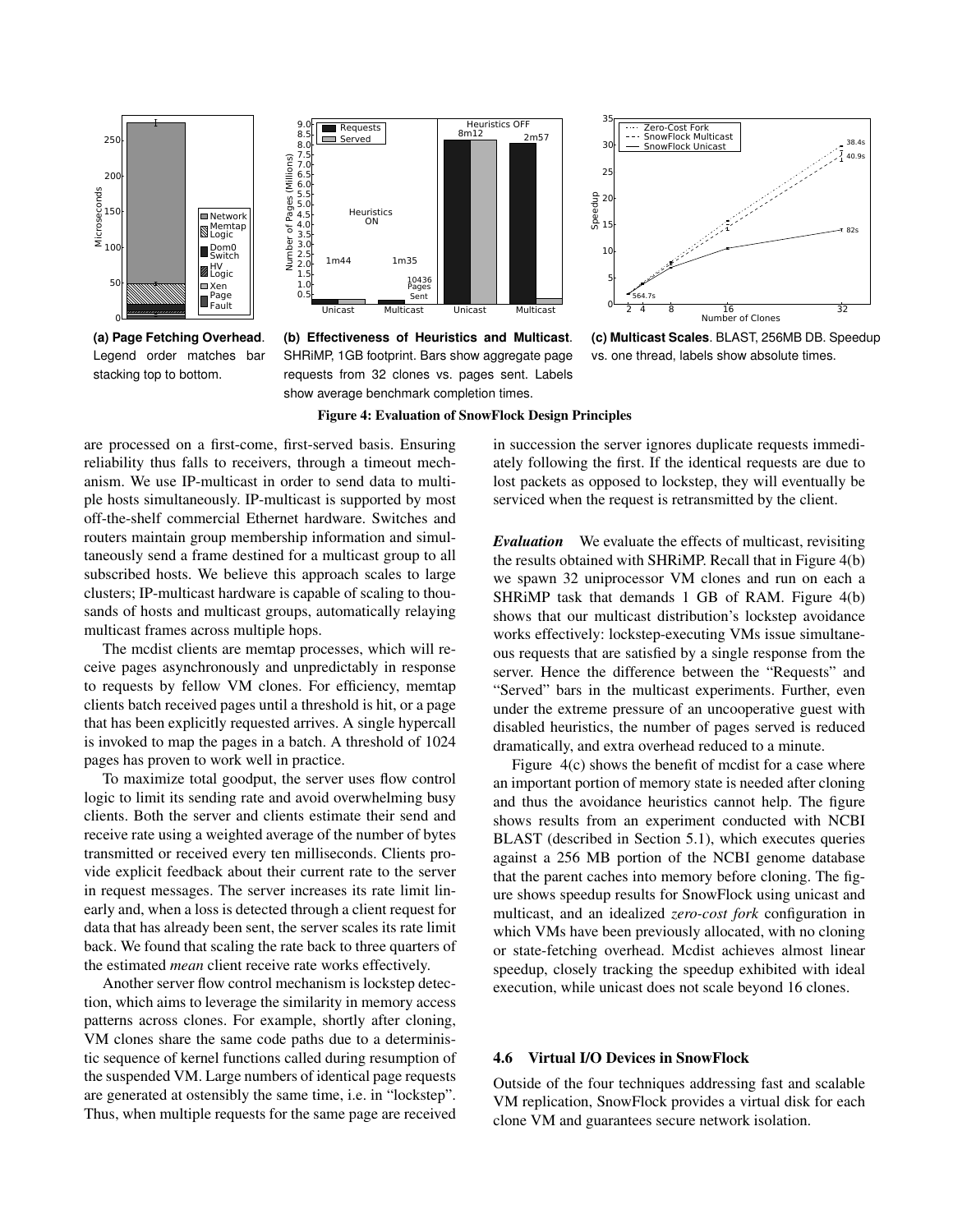# 4.6.1 Virtual Disk

The virtual disks of SnowFlock VMs are implemented with a blocktap [\[Warfield 2005\]](#page-11-14) driver. Multiple views of the virtual disk are supported by a hierarchy of copy-on-write (COW) slices located at the site where the parent VM runs. Each fork operation adds a new COW slice, rendering the previous state of the disk immutable, and launches a disk server process that exports the view of the disk up to the point of cloning. Children access a sparse local version of the disk, with the state from the time of cloning fetched on demand from the disk server. The virtual disk exploits the same optimizations as the memory subsystem: unnecessary fetches during writes are avoided using heuristics, and the original disk state is provided to all clients simultaneously via multicast.

In our usage model, the virtual disk is used as the base root partition for the VMs. For data-intensive tasks, we envision serving data volumes to the clones through network file systems such as NFS, or suitable big-data filesystems such as Hadoop [\[Hadoop\]](#page-11-15) or Lustre [\[Braam 2002\]](#page-11-16). The separation of responsibilities results in our virtual disk not being heavily exercised. Most work done by clones is processor intensive, writes do not result in fetches, and the little remaining disk activity mostly hits kernel caches. Our implementation largely exceeds the demands of many realistic tasks and did not cause any noticeable overhead for the experiments in Section [5.](#page-7-0)

# 4.6.2 Network Isolation

In order to prevent interference or eavesdropping between unrelated VMs on the shared network, either malicious or accidental, we employ a mechanism to isolate the network. Isolation is performed at the level of Ethernet packets, the primitive exposed by Xen virtual network devices. Before being sent on the shared network, the source MAC addresses of packets sent by a SnowFlock VM are rewritten as a special address which is a function of both the parent and child identifiers. Simple filtering rules are used by all hosts to ensure that no packets delivered to a VM come from VMs that are not its parent or a sibling. Conversely, when a packet is delivered to a SnowFlock VM, the destination MAC address is rewritten to be as expected, rendering the entire process transparent. Additionally, a small number of special rewriting rules are required for protocols with payloads containing MAC addresses, such as ARP. Despite this, filtering and rewriting impose an imperceptible overhead while maintaining full IP compatibility.

# <span id="page-7-0"></span>5. Application Evaluation

Our evaluation of SnowFlock focuses on a particularly demanding scenario: the ability to deliver interactive parallel computation, in which a VM forks multiple workers to participate in a short-lived computationally-intensive parallel job. This scenario matches existing bioinformatics web

services like BLAST [\[NCBI\]](#page-11-4) or ClustalW [\[EBI\]](#page-11-5), and other Internet services like render or compile-farms. Users interact with a web frontend and submit queries that are serviced by an embarrassingly parallel algorithm run on a compute cluster. These services are thus capable of providing *interactive* responses in the range of tens of seconds to computationallydemanding queries.

All of our experiments were carried out on a cluster of 32 Dell PowerEdge 1950 blade servers. Each host had 4 GB of RAM, 4 Intel Xeon 3.2 GHz cores, and a Broadcom NetXtreme II BCM5708 gigabit NIC. All machines were running the SnowFlock prototype based on Xen 3.0.3, with paravirtualized Linux 2.6.16.29 running as the OS for both host and guest VMs. The VMs were configured with 1124 MB of RAM. All machines were connected to two daisy-chained Dell PowerConnect 5324 gigabit switches. All results reported are the means of five or more runs, and error bars depict standard deviations.

### <span id="page-7-1"></span>5.1 Applications

We tested SnowFlock with 3 typical applications from bioinformatics and 3 applications representative of the fields of graphics rendering, parallel compilation, and financial services. We devised workloads for these applications with runtimes ranging above an hour on a uniprocessor machine, but which can be reduced to interactive response times if over a hundred processors are available. Application experiments are driven by a workflow shell script that clones the VM and launches an application process properly parameterized according to the clone ID. The exception to this technique is ClustalW, where we modify the application code directly.

*NCBI BLAST* [\[Altschul 1997\]](#page-10-1) is perhaps the most popular computational tool used by biologists. BLAST searches a database of *biological sequences* – strings of characters representing DNA or proteins – to find sequences similar to a query. We experimented with a BLAST search using 1200 short protein fragments from the sea squirt *Ciona savignyi* to query a 1.5GB portion of NCBI's non-redundant protein database. VM clones access the database files via an NFS share. Database access is parallelized across VMs, each reading a different segment, while query processing is parallelized across process-level clones within each VM.

**SHRiMP** [\[SHRiMP\]](#page-11-17) is a tool for aligning large collections of very short DNA sequences ("reads") against a known genome. This time-consuming task can be easily parallelized by dividing the collection of reads among many processors. While similar overall to BLAST, SHRiMP is designed for dealing with very short queries and very long sequences, and is more memory intensive. In our experiments we attempted to align 1.9 million 25 letter-long reads, extracted from a *Ciona savignyi*, to a 5.2 million letter segment of the known C. savignyi genome.

*ClustalW* [\[EBI\]](#page-11-5) is a popular program for generating a *multiple alignment* of a collection of protein or DNA sequences.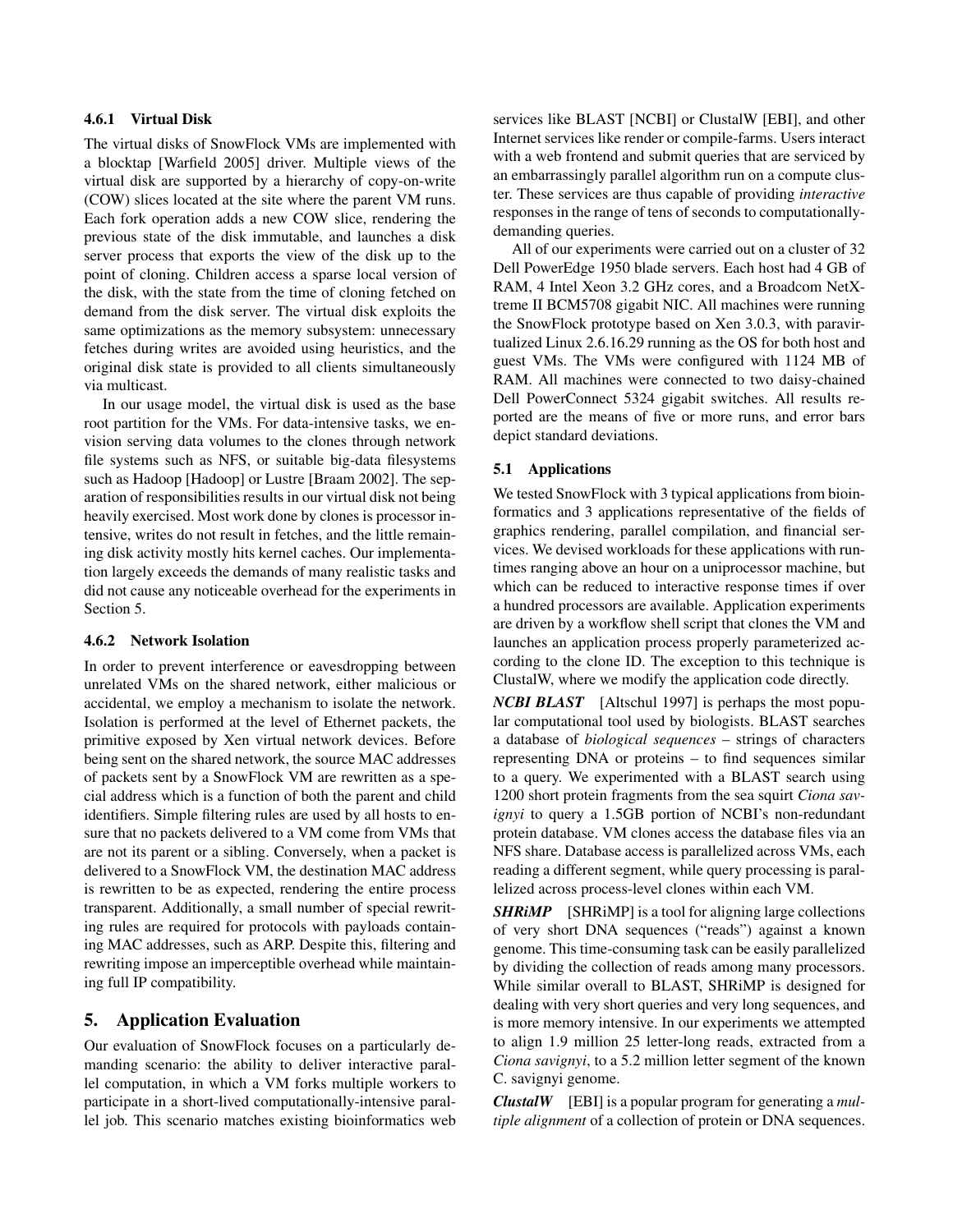Like BLAST, ClustalW is offered as a web service by organizations owning large computational resources [\[EBI\]](#page-11-5). ClustalW builds a guide tree using progressive alignment, a greedy heuristic requiring precomputation of comparisons between all pairs of sequences. The pairwise comparison is computationally intensive and embarrassingly parallel, since each pair of sequences can be aligned independently. After cloning, each child computes the alignment of a set of pairs statically assigned according to the clone ID. The result of each alignment is a similarity score. Simple socket code allows these scores to be relayed to the parent, before joining the forked VMs. Using this implementation we conducted experiments performing guide-tree generation by pairwise alignment of 200 synthetic protein sequences of 1000 amino acids (characters) each.

**QuantLib** [\[Quantlib\]](#page-11-18) is an open source toolkit widely used in quantitative finance. It provides models for stock trading, equity option pricing, risk analysis, etc. A typical quantitative finance program using QuantLib runs a model over a large array of parameters (e.g. stock prices,) and is thus easily parallelizable by splitting the input. In our experiments we processed 1024 equity options using a set of Monte Carlo, binomial and Black-Scholes models while varying the initial and striking prices, and the volatility. The result is the set of probabilities yielded by each model to obtain the desired striking price for each option.

*Aqsis – Renderman* [\[Aqsis\]](#page-10-2) is an open source implementation of Pixar's RenderMan interface [\[Pixar\]](#page-11-19), an industry standard widely used in films and television visual effects. Aqsis accepts scene descriptions produced by a modeler and specified in the RenderMan Interface Bitstream (RIB) language. Rendering is easy to parallelize: multiple instances can each perform the same task on different frames of an animation. For our experiments we fed Aqsis a sample RIB script from the book "Advanced RenderMan" [\[Apodaka](#page-10-3) [2000\]](#page-10-3).

*Distcc* [\[distcc\]](#page-11-20) is software which distributes builds of C/C++ programs over the network for parallel compilation. Distcc is not embarrassingly parallel: actions are tightly coordinated by a parent farming out preprocessed files for compilation by children. Resulting object files are retrieved from the children for linking. Preprocessed code includes all relevant headers, thus simplifying requirements on children to just having the same version of the compiler. In our experiments we compile the Linux kernel version 2.6.16.29.

### 5.2 Results

We executed the above applications in SnowFlock, enabling the combination of VM fork and process fork to take advantage of our SMP hardware. For each application we spawn 128 threads of execution: 32 4-core SMP VMs on 32 physical hosts. We aim to answer the following questions:

• How does SnowFlock compare to other methods for instantiating VMs?

- How close does SnowFlock come to achieving optimal application speedup?
- How scalable is SnowFlock? How does it perform in cloud environments with multiple applications simultaneously and repeatedly forking VMs, even under adverse VM allocation patterns?

*Comparison* Table [2](#page-8-0) illustrates the substantial gains Snow-Flock provides in terms of efficient VM cloning and application performance. The table shows results for SHRiMP using 128 processors under three configurations: SnowFlock with all the mechanisms described in Section [4,](#page-3-1) and two versions of Xen's standard suspend/resume that use NFS and multicast to distribute the suspended VM image. The results show that SnowFlock significantly improves execution time with respect to traditional VM management techniques, with gains ranging between a factor of two and an order of magnitude. Further, Snowflock is two orders of magnitude better than traditional VM management techniques in terms of the amount of VM state transmitted. Despite the large memory footprint of the application (1GB), SnowFlock is capable of transmitting in parallel little VM state. Experiments with our other benchmarks show similar results and are therefore not shown.

|                    | Time $(s)$         | State (MB)      |
|--------------------|--------------------|-----------------|
| <b>SnowFlock</b>   | $70.63 \pm 0.68$   | $41.79 \pm 0.7$ |
| S/R over multicast | $157.29 \pm 0.97$  | 1124            |
| S/R over NFS       | $412.29 \pm 11.51$ | 1124            |

<span id="page-8-0"></span>Table 2: SnowFlock vs. VM Suspend/Resume. SHRiMP, 128 threads. Benchmark time and VM state sent.



<span id="page-8-1"></span>Figure 5: Application Benchmarks. Applications run with 128 threads:  $32 \text{ VMs} \times 4 \text{ cores}$ . Bars show speedup vs. a single thread zero-cost baseline. Labels show time to completion in seconds.

*Application Performance* Figure [5](#page-8-1) compares SnowFlock to an optimal "zero-cost fork" baseline. We compare against a baseline with 128 threads to measure overhead, and against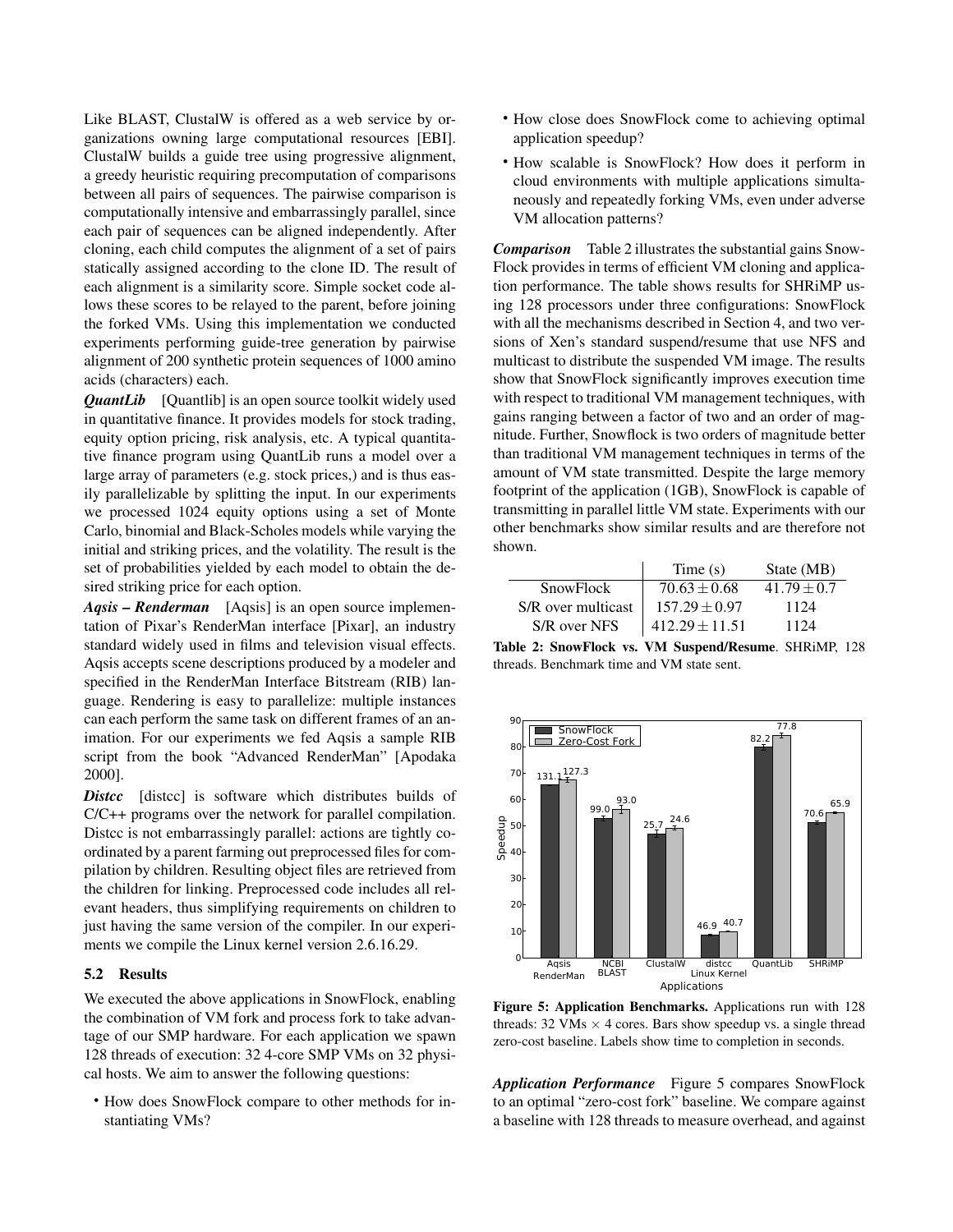a baseline with one thread to measure speedup. Zero-cost results are obtained with VMs previously allocated, with no cloning or state-fetching overhead, and in an idle state, ready to process the jobs allotted to them. As the name implies, zero-cost results are overly optimistic and not representative of cloud computing environments, in which aggressive consolidation of VMs is the norm and instantiation times are far from instantaneous. The zero-cost VMs are vanilla Xen 3.0.3 domains configured identically to SnowFlock VMs in terms of kernel version, disk contents, RAM, and number of processors.

SnowFlock performs extremely well and succeeds in reducing execution time from hours to tens of seconds for all the benchmarks. Moreover, SnowFlock achieves speedups that are very close to the zero-cost optimal, and comes within 7% of the optimal runtime. The overhead of VM replication and on-demand state fetching are small. ClustalW, in particular, yields the best results with less than two seconds of overhead for a 25 second task. This shows that tighter coupling of SnowFlock into application logic is beneficial.

*Scale and Agility* We address SnowFlock's capability to support multiple concurrent forking VMs. We launch four VMs that each simultaneously forks 32 uniprocessor VMs. To stress the system, after completing a parallel task, each parent VM joins and terminates its children and immediately launches another parallel task, repeating this cycle five times. Each parent VM runs a different application; we selected the four applications that exhibited the highest degree of parallelism (and child occupancy): SHRiMP, BLAST, QuantLib, and Aqsis. To further stress the system, we abridged the length of the cyclic parallel task so that each cycle would finish in between 20 and 35 seconds. We employed an "adversarial allocation" in which each task uses 32 processors, one per physical host, so that 128 SnowFlock VMs are active at most times, and each physical host needs to fetch state from four parent VMs. The zero-cost results were obtained with an identical distribution of VMs; since there is no state-fetching performed in the zero-cost case, the actual allocation of VMs does not affect those results.



<span id="page-9-0"></span>Figure 6: Concurrent Execution of Multiple Forking VMs. For each task we allocate 32 threads (32 VMs  $\times$  1 core), and cycle cloning, processing and joining repeatedly.

The results, shown in Figure [6,](#page-9-0) demonstrate that Snow-Flock is capable of withstanding the increased demands of multiple concurrent forking VMs. As shown in section [4.5,](#page-5-0) this is mainly due to the small overall number of memory pages sent by the combined efforts of the guest heuristics and multicast distribution. The introduction of multiple forking VMs causes no significant increase in overhead, although outliers with higher time to completion are seen, resulting in wider error bars. These outliers are caused by occasional congestion when receiving simultaneous bursts of VM state for more than one VM; we believe optimizing mcdist will yield more consistent running times. To summarize, Snow-Flock is capable of forking VMs to perform a 32-host 40 seconds or less parallel computation, with five seconds or less of overhead, in spite of the pressure of adversarial allocations and repeated concurrent forking activity.

### 6. Related Work

To the best of our knowledge, we are the first group to address the problem of low-latency stateful replication of VMs to facilitate application deployment in cluster or cloud computing environments, including the ability to deliver instantaneous parallelism. A number of projects have explored the area of VM replication. The Potemkin project [\[Vrable 2005\]](#page-11-3) implements a honeypot spanning a large IP address range. Honeypot machines are short-lived lightweight VMs cloned from a static template in the same machine with memory copy-on-write techniques. Potemkin does not address parallel applications and does not fork multiple VMs to different hosts. Remus [\[Cully 2008\]](#page-11-21) provides instantaneous failover by keeping an up-to-date replica of a VM in a separate host.

Copy on reference, first used for process migration [\[The](#page-11-22)[imer 1985\]](#page-11-22) in Accent [\[Zayas 1987\]](#page-11-23), is a precursor to our memory-on-demand technique. Wide-area VM migration projects [\[Lagar-Cavilla 2007,](#page-11-24) [Sapuntzakis 2002,](#page-11-25) [Kozuch](#page-11-26) [2002\]](#page-11-26) have used lazy copy-on reference for VM disk state. The low frequency and coarse granularity of access of secondary storage allows copying large batches of state over low-bandwidth high-latency links.

One objective of SnowFlock is to complement the capabilities of a shared computing platform. The Amazon Elastic Compute Cloud [\[EC2\]](#page-11-0) is the foremost utility computing platform in operation today. While the details are not publicly known, we believe it follows industry standard techniques for the provisioning of VMs on the fly [\[Stein](#page-11-1)[der 2007\]](#page-11-1): consolidation via memory sharing [\[Waldspurger](#page-11-8) [2002\]](#page-11-8) or ballooning, resuming from disk, live migration [\[Clark](#page-11-6) [2005,](#page-11-6) [VMotion\]](#page-11-7), etc. Amazon's EC2 claims to instantiate multiple VMs in "minutes" – insufficient performance for the agility objectives of SnowFlock.

Similarly, work focusing on multiplexing a set of VMs on a physical cluster has typically resorted to standard techniques, without addressing issues studied here, such as programming primitives and performance capabilities. The term "virtual cluster" is used by many projects [\[Emeneker 2007,](#page-11-27) [Foster 2006,](#page-11-28) [Chase 2003\]](#page-11-29) focusing on resource provisioning and management. We highlight Usher [\[McNett 2007\]](#page-11-30),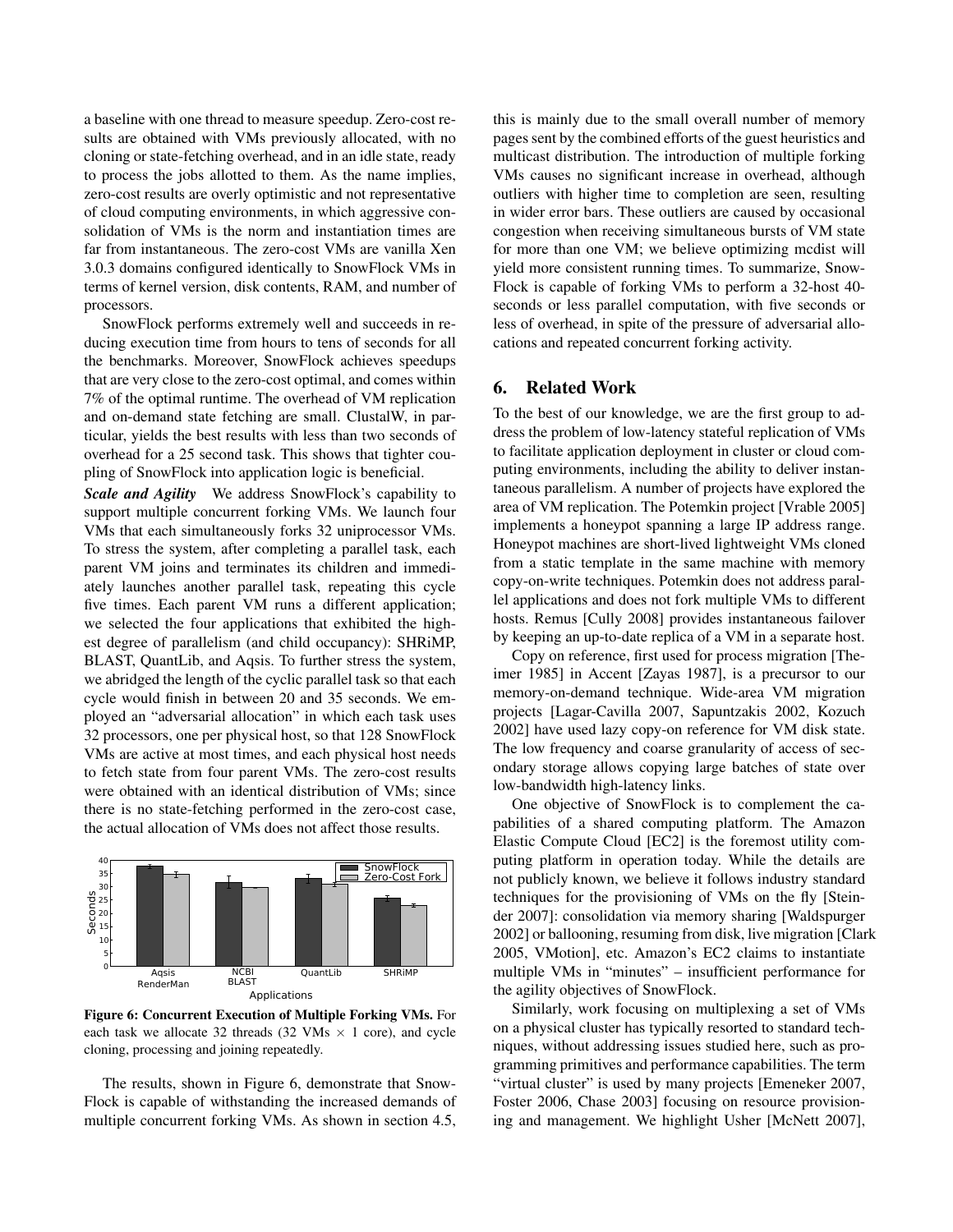a manager of clusters of VMs that could be plugged in as a SnowFlock resource manager. Emulab [\[Hibler 2008\]](#page-11-31) uses virtualization to instantiate dozens of nodes for a network emulation experiment. Experiments are long-lived, statically sized, and instantiation of the nodes takes tens to hundreds of seconds.

Emulab uses Frisbee [\[Hibler 2003\]](#page-11-32) as a multicast distribution tool to apply disk images to nodes during experiment setup. Frisbee and mcdist differ in their domain-specific aspects: e.g. Frisbee uses filesystem-specific compression, not applicable to memory state; conversely, mcdist's lockstep detection does not apply to Frisbee's disk distribution. We view the use of high-speed interconnects such as RDMA or Infiniband [\[Huang 2007\]](#page-11-33), if available, as a viable alternative to multicasting.

### 7. Conclusion and Future Directions

In this work we introduced the primitive of VM fork and SnowFlock, our Xen-based implementation. Matching the well-understood semantics of stateful worker creation, VM fork provides cloud users and programmers the capacity to instantiate dozens of VMs in different hosts in sub-second time, with little runtime overhead, and frugal use of cloud IO resources. VM fork thus enables the simple implementation and deployment of services based on familiar programming patterns that rely on fork's ability to quickly instantiate stateful workers. While our evaluation focuses on interactive parallel Internet services, SnowFlock has broad applicability to other applications: flash crowd handling, execution of untrusted code components, instantaneous testing, etc.

SnowFlock makes use of two key observations. First, it is possible to drastically reduce the time it takes to clone a VM by copying only the critical state, and fetching the VM's memory image efficiently on-demand. Moreover, simple modifications to the guest kernel significantly reduce network traffic by eliminating the transfer of pages that will be overwritten. For our application these optimizations can drastically reduce the communication cost for forking a VM to a mere 40 MBs for application footprints of 1GB. Second, the locality of memory accesses across cloned VMs makes it beneficial to distribute VM state using multicast. This allows for the instantiation of a large number of VMs at a (low) cost similar to that of forking a single copy.

SnowFlock is an active open-source project [\[SnowFlock\]](#page-11-9). Our future work plans involve adapting SnowFlock to bigdata applications. We believe there is fertile research ground studying the interactions of VM fork with data parallel APIs such as MapReduce [\[Dean 2004\]](#page-11-13). For example, Snow-Flock's transient clones cannot be entrusted with replicating and caching data due to their ephemeral natures. Allowing data replication to be handled by hosts enables benefits such as big-data file system agnosticism for the cloned VMs.

SnowFlock's objective is performance rather than reliability. While memory-on-demand provides significant performance gains, it imposes a long-lived dependency on a single source of VM state. Another aspect of our future work involves studying how to push VM state in the background to achieve a stronger failure model, without sacrificing our speed of cloning or low runtime overhead.

Finally, we wish to explore applying the SnowFlock techniques to wide-area VM migration. This would allow, for example, "just-in-time" cloning of VMs over geographical distances to opportunistically exploit cloud resources. We foresee modifications to memory-on-demand to batch multiple pages on each update, replacement of IP-multicast, and use of content-addressable storage at the destination sites to obtain local copies of frequently used state (e.g. libc).

In closing, SnowFlock lowers the barrier of entry to cloud computing and opens the door for new cloud applications. VM fork provides a well-understood programming interface with substantial performance improvements; it removes the obstacle of long VM instantiation latencies, and greatly simplifies management of application state. SnowFlock thus places in the hands of users the full potential of the cloud model by simplifying the programming of applications that dynamically change their execution footprint. In particular, SnowFlock is of immediate relevance to users wishing to test and deploy parallel applications in the cloud.

#### Acknowledgments

We thank the anonymous reviewers and our shepherd Orran Krieger for their helpful suggestions. We thank Bianca Schroeder, Ryan Lilien, Roy Bryant, Olga Irzak, and Charlotte Lin for their feedback and help with the SnowFlock project. We also thank Mike Kozuch, Scott Rixner and Y. Charlie Hu for their input on a draft of this paper.

This research was supported by the National Science and Engineering Research Council of Canada (NSERC) under grant number 261545-3, a Strategic Grant STPSC 356747 - 07, a Canada Graduate Scholarship, and an Undergraduate Student Research Award; by the Canada Foundation For Innovation (CFI-CRC) under Equipment Grant 202977; by the National Science Foundation (NSF) under grant number CNS-0509004; and by Platform Computing Inc.

### References

- <span id="page-10-1"></span>[Altschul 1997] S. F. Altschul, T. L. Madden, A. A. Schaffer, J. Zhang, Z. Zhang, W. Miller, and D. J. Lipman. Gapped BLAST and PSI–BLAST: a new generation of protein database search programs. *Nucleic Acids Res.*, 25:3389–3402, 1997.
- <span id="page-10-3"></span>[Apodaka 2000] A. A. Apodaka and L. Gritz. *Advanced Render-Man: Creating CGI for Motion Pictures*. Academic Press, 2000.
- <span id="page-10-2"></span>[Aqsis] Aqsis: Open source 3D rendering solution adhering to the RenderMan standard. <http://aqsis.org/>.
- <span id="page-10-0"></span>[Barham 2003] P. Barham, B. Dragovic, K. Fraser, S. Hand, T. Harris, A. Ho, R. Neugebauer, I. Pratt, and A. Warfield. Xen and the Art of Virtualization. In *Proc.* 17th *Symposium on Operating Systems Principles (SOSP)*, Bolton Landing, NY, October 2003.